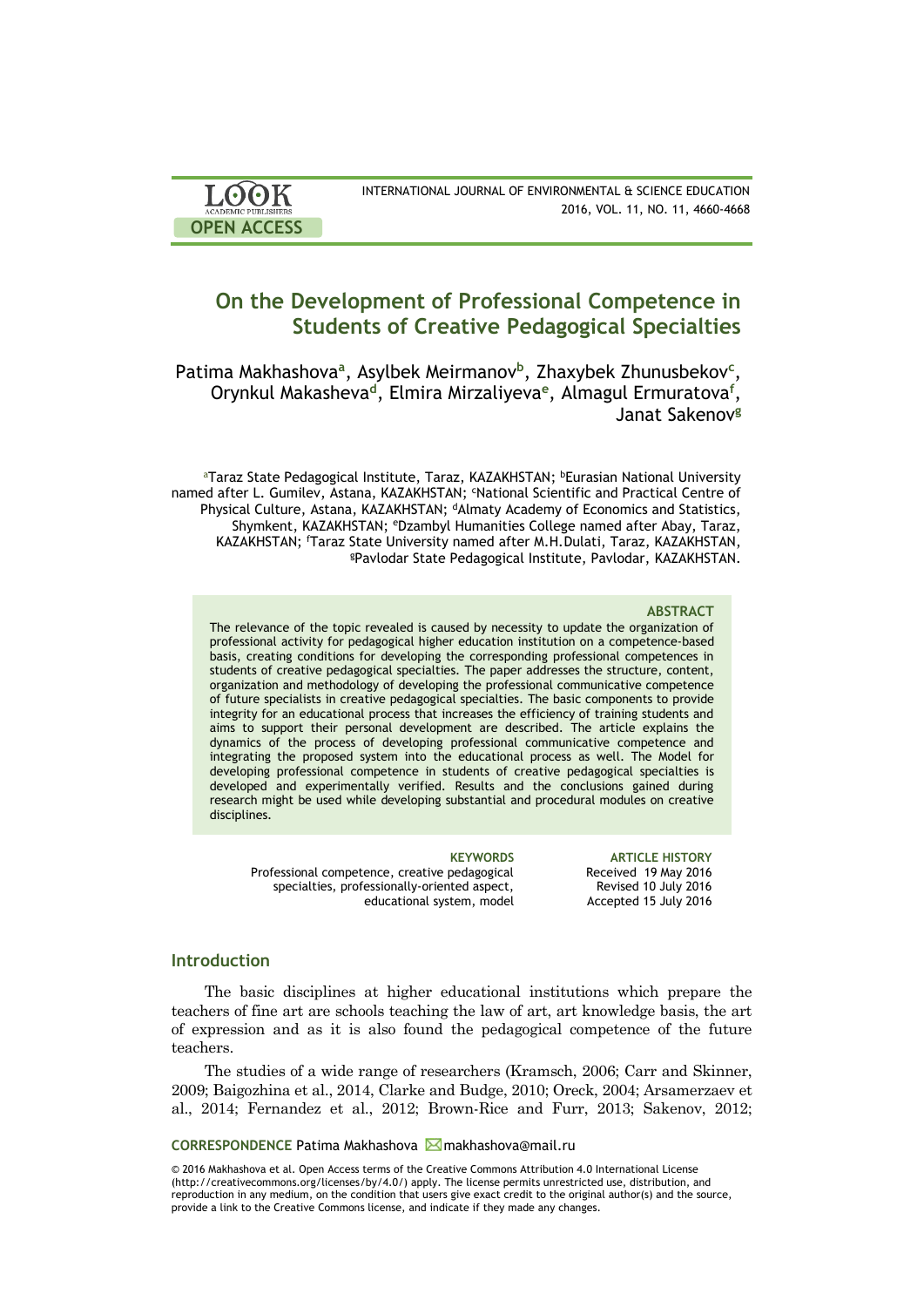Schantz, 2012; Aleinikov, 2013; Cremin and Maybin, 2013; Johnson et al., 2012; Asenova et al., 2013) showed that students of creative pedagogical specialties are happier as they have much more opportunities for self-expression. Besides it is trendy to be the expert of creative pedagogical specialty today. At the same time, we observe excess of pedagogical higher education institutions where the students can receive creative specialty (a teacher of art, drawing, work, music, a designer and others) today.

Talking on the topic of creative specialties such professions as designer, artist, actor, musician occur at once. To find among them the calling in power to each student having creative bents. Thus, as some researchers stated in their studies (Carr and Skinner, 2009; Baigozhina et al., 2014; Arsamerzaev et al., 2014; Fernandez et al., 2012; Brown-Rice and Furr, 2013; Sakenov, 2012; Aleinikov, 2013; Cremin and Maybin, 2013; Johnson et al., 2012), one shouldn't forget that virtually in any profession it is possible to introduce something special, that is to find a creative approach to it. For example, today creativity exists not only in pedagogical professions, but in professions of economic sector as well, such as marketing specialist and economist. All successful businessmen, including in education, should have creative abilities, otherwise they couldn't occupy a market sphere and be so successful in it. Today, a relevant issue of the higher education is the development of professional competence in students of creative pedagogical specialties.

Modernization of education system defines the need for the experts with creative capabilities and the high level of professionalism to solve at modern level socially significant problems of training and education. Student teachers have to possess professional competences in educational, experimental, organizational, social and educational activity to be capable to creatively carry out pedagogical activity in the organizations of education.

## **Methodological Framework**

The analysis by C. Kramsch (2006), D. Carr and D. Skinner (2009), Z. Baigozhina (2014), G.A. Arsamerzaev (2014), A. Aleinikov (2013), T. Cremin T. and J. Maybin (2013) allowed to determine that in pedagogical science there were certain theoretical prerequisites for solving the problem of professional competence development of in students of creative pedagogical specialties.

Some aspects of development of professional competences at students are investigated by G.A. Arsamerzaev (2014), A. Aleinikov (2013), T. Cremin and J. Maybin (2013), M. Johnson and L.S. Cowin (2013). The traditional system of professional education in the higher education institutions, mainly focused on solving educational tasks, and does not fully provide the solution of problems of professional development of students of creative pedagogical specialties. Therefore, involvement of students in vigorous creative activity for the purpose of building valuable relation to the professional development, and acquiring experience of creative activity by them is necessary.

The analysis of a situation with developing higher pedagogical education, modern society requirements to students of creative pedagogical specialties, conditions of existing system of professional education and development of professional competence in students of creative pedagogical specialties allowed to identify a number of contradictions:

– between modern requirements of society to quality of training of the competent expert of creative pedagogical specialties, capable to act professionally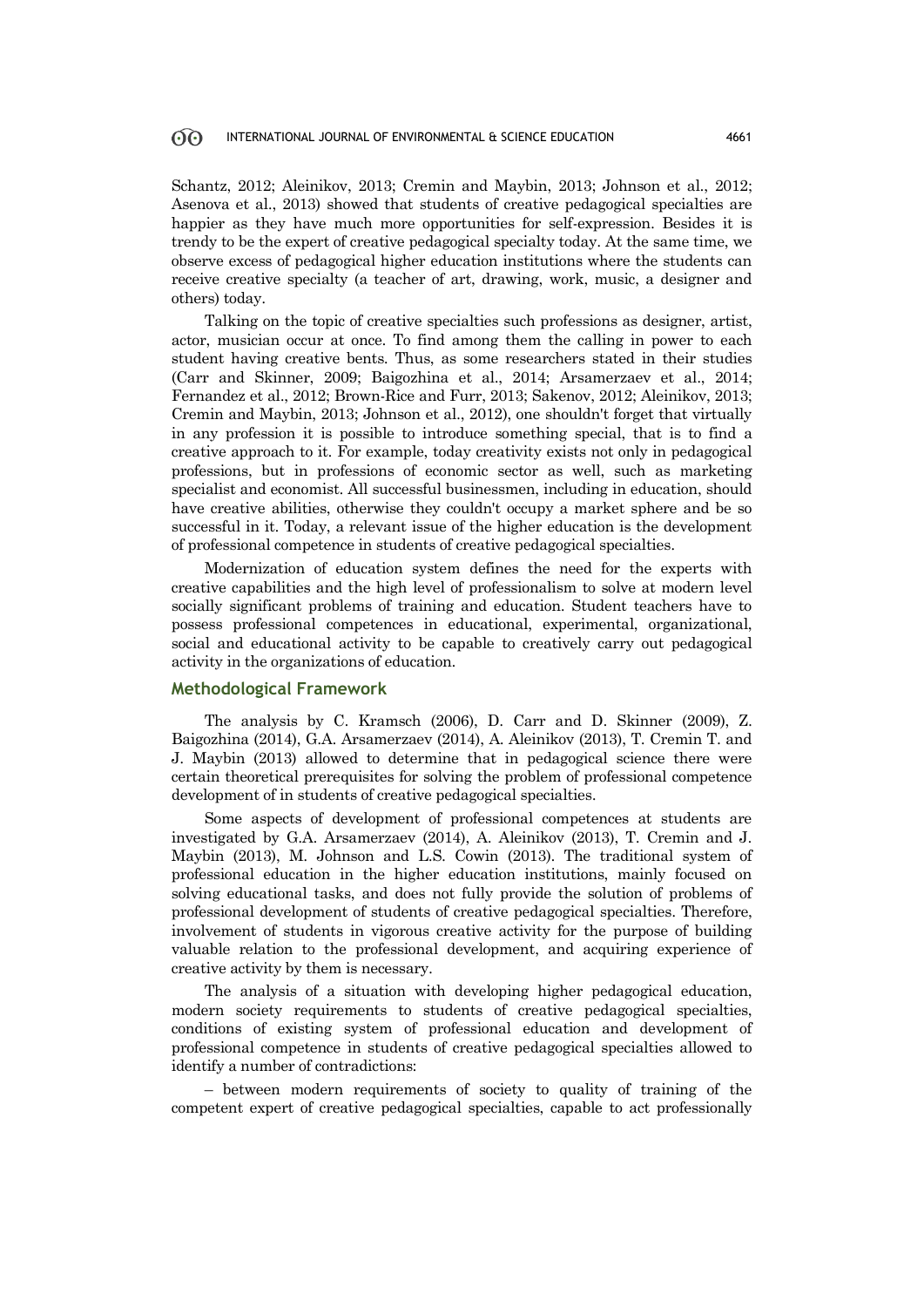and existing system for preparing and professionally developing the students of creative pedagogical specialties in pedagogical higher education institutions;

– between the need to create the system of higher pedagogical education with conditions for developing professional competence in students of creative pedagogical specialties as future experts and insufficient level of scientific justification of pedagogical conditions of their development in professional activity of students of pedagogical higher education institution.

These contradictions identified the problem of our research: what pedagogical conditions for developing and building professional competence in students of creative pedagogical specialties.

As the solution of this problem did not find full reflection in the analysis of scientific literature, the Purpose of our research is theoretical justification of process of developing and building professional competence in students of creative pedagogical specialties.

The authors used the following methodology in the current study:

• theoretical: the analysis of psychological and pedagogical literature and normative documents on a problem of research, pedagogical experience (including our own), comparison, synthesis, generalization, modeling;

empirical: the pedagogical experiment, the included supervision, conversation, inquiry, testing, interviewing the students, studying of products of activity of students;

• methods of the statistical data processing, received during pedagogical experiment.

## **Results and Discussion**

The educational process of fine art discipline is unlike the other specialty courses and has its own peculiarities. In accordance with the teaching content of a typical high school curriculum, fine arts disciplines` tasks (painting, drawing and sculpture, decorative and applied arts) are 6-12 hours for first grades and longer periods of 12-32 hours for senior grades. The periods of each thematic task were indicated in accordance with the size of the problem to be fixed by students that perform the same task. For example, at the first year of the subject "Academic drawing" they have to work with the plaster of various geometric shapes (ball, cone, prism, cylinder) and work on paper in the form of plain private imaging, but at the following lessons, they draw the geometric objects (cube, prism, pyramid or cone) of things in space, the image depending on the builder's point of view at eye level (horizon line), and the image of the state in the next step up or down, close ordinary household items made of various materials and forms, the different forms of products to complete the construction of a complex life. One of the important pedagogical issues considered to be an essential thing is the explanation to students the purpose of tasks that are done at every stage, their quality and mistakes done by students from the first lessons. Since the result of the mistake which was done at early stages of drawing will certainly have negative impact on the end of the expressive quality of the image. If we look at the methodical experiences of teaching the students in the higher educational institutions for fine art, we may notice the following deficiencies which can be found due to the lack of practical visual literacy, the adoption of spatial thinking, reasoning and artistic knowledge: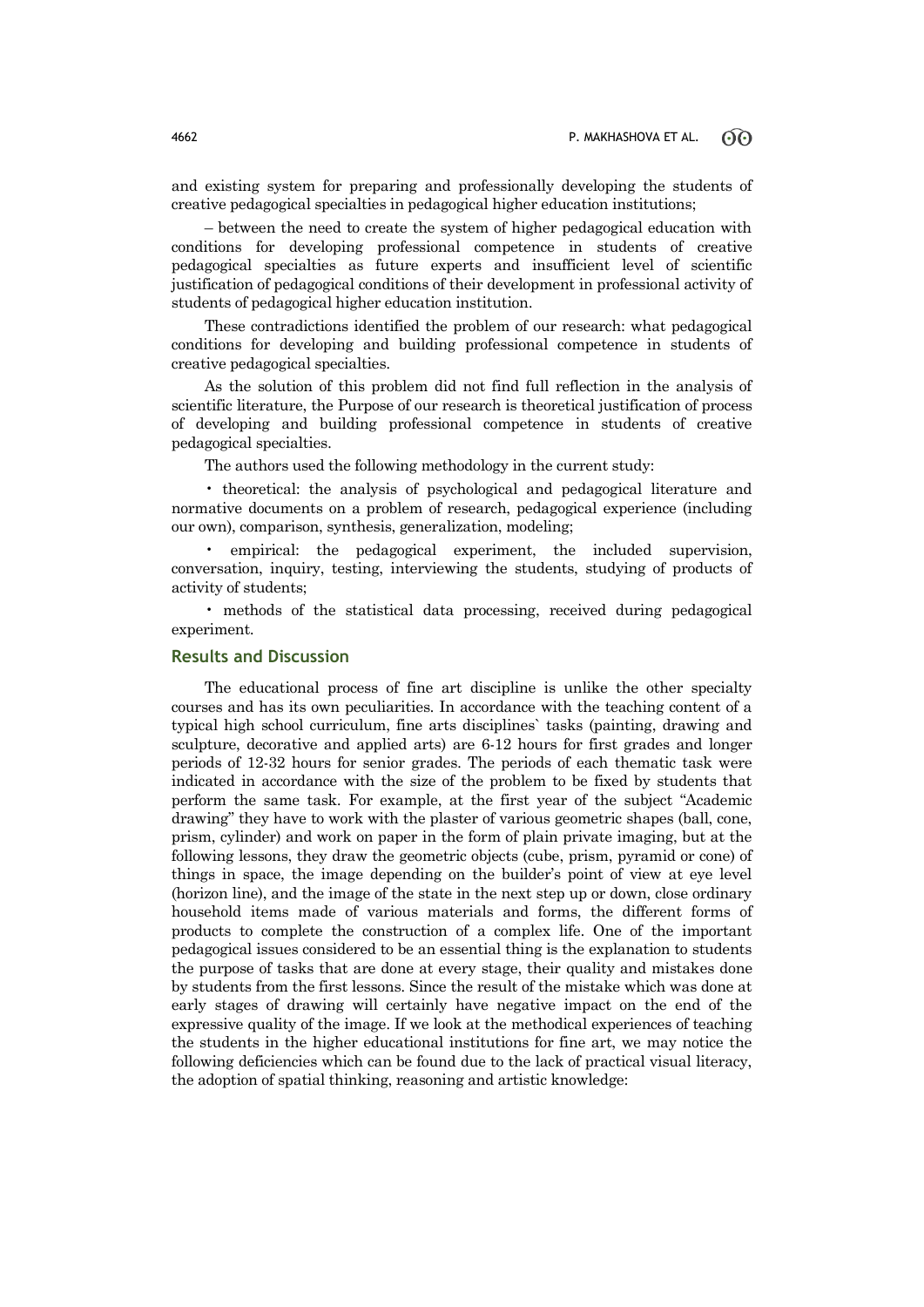• the mistakes arising from the structural properties of the surface to accept the shortcomings;

• the mistakes arising from deficiencies in the space of the image of the object fueled by making an image in the mind of the developer;

• the mistakes arising from the wrong conception of the display objects and the relationship between the individual features of the shortcomings;

• different-sized objects in the plane of the image reflected in a proportionate dimension and perspective harmony of light and shade (color, touch communication) between the imaging defects. This continues to be one of the shortcomings of the group, besides the other sorts of mistakes. For example, the lack of substance or an artistic representation of the displayed image distortion, and a lack of understanding of the nature of art and the expressiveness of the image on the right leads to formation (Kamak et al., 2016).

Development of components of students' professional competence of creative pedagogical specialties assumes establishment of hierarchy of key and special competences and use in the course of training in creative disciplines adequate technology designed on the basis of the contextual theory of training, providing development of the specified competence.

Development of professional competence in students of creative pedagogical specialties assumes implementation of continuous and sequential studying process for creative disciplines, and also implementation of interrelations between the subjects of other curriculum disciplines for training the students of creative pedagogical specialties.

Professional competences in students of creative pedagogical specialties are considered to be the results of education which are expressed in ability to solve personally significant professional problems, problems of social interaction on the basis of the ideas appropriated to them of creativity as personality making of cultural development; to be competent in building creative abilities in children; in information and innovative pedagogical technologies; in the sphere of independent cognitive activity, ability to find alternatives to the solution of a professional problem and make the optimal choice; in the sphere of professional activity; to estimate professional opportunities.

Developing professional competences in students of creative pedagogical specialties in pedagogical higher education institution (The theory and a technique of a professional education, the theory and a technique of physical training, etc.) in professional activity is understood as activities for assigning values of creativity, creative and physical self-development, development of ability to solve personally significant and professional tasks by means of professional activity. Thus, development of professional competences in students of creative pedagogical specialties occurs in professional activity and communication and is shown in it.

Professional activity in pedagogical higher education institution is focused on solving personally significant and professional tasks and is carried out taking into account characteristics of developing and building process in terms of professional competence in students of creative pedagogical specialties:

- building abilities for using methods of creative education taking into account opportunities and skills in students of creative pedagogical specialties on the basis of modeling the situations similar to those which occur in practice when teaching students.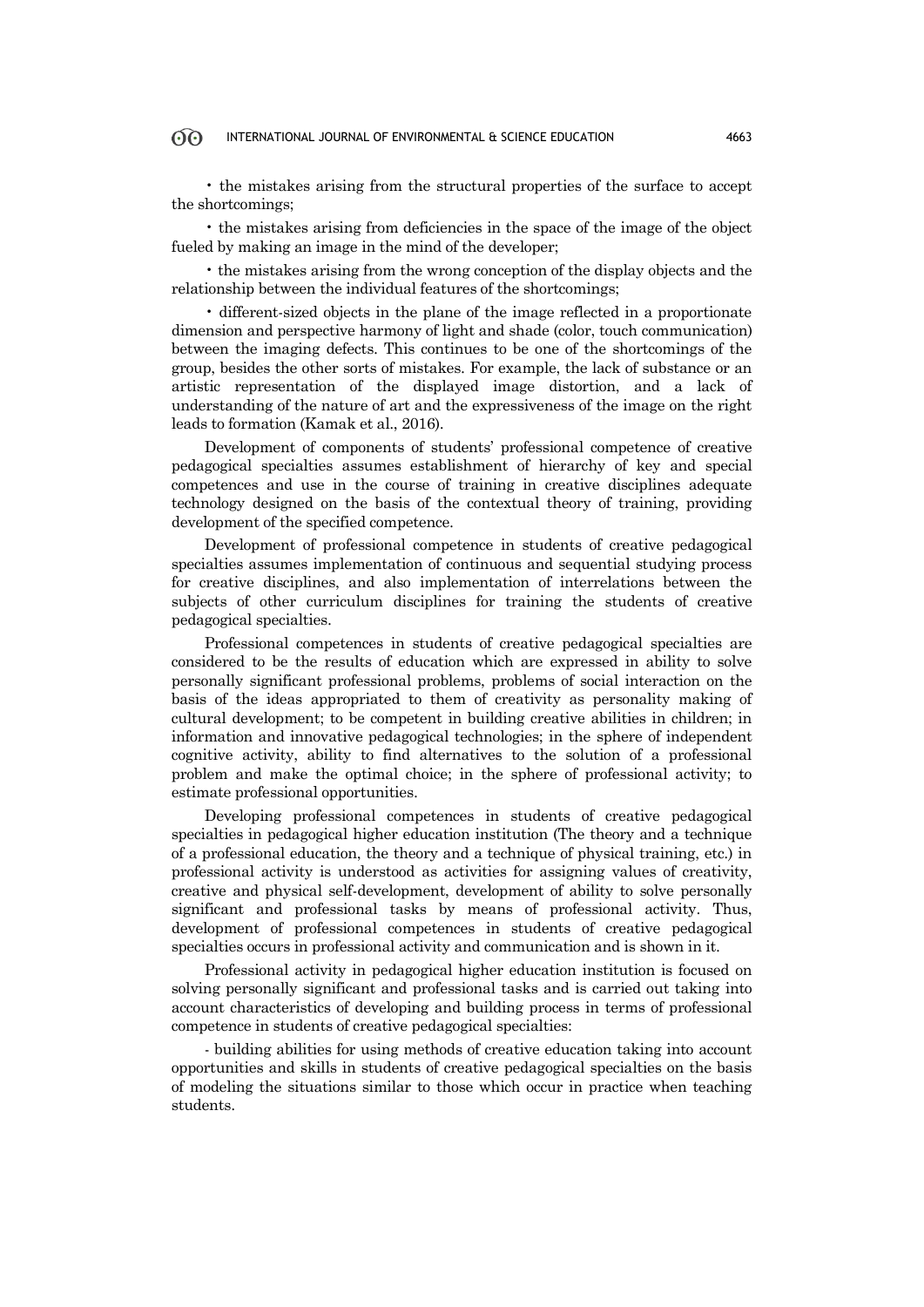- professional development in students of creative pedagogical specialties is carried out in the course of professionally directed activity by means of the motivating the students to solve personally significant and professional tasks.

And professional competence building in students of creative pedagogical specialties promotes development of the following pedagogical conditions:

- design of the content of training of professional activity is carried out taking into account characteristics of the process of developing professional competence in students in the pedagogical higher education institution, aimed at successful conduction of future professional activity;

- the independent creative activity in students is focused on solving personally significant creative tasks, promotes identifying of individual program of personal and professional self-development;

- updating of individual experience of professional activity during continuous student teaching provides its transformation in experience of solving professional tasks with use of means of creative activity (Arsamerzaev et al., 2014).

Productivity of pedagogical conditions for developing and building professional competence in students of creative pedagogical specialties in professional activity is shown in expansion of their individual experience of the activity influencing professional development in teacher students of creative pedagogical specialties. Criterion of productivity in building professional competence in students of creative pedagogical specialties is existence in positive dynamics for developing all of the components of professional competence at the decision students of personally significant tasks means of creative activity shows positive dynamics in developing a motivational component; positive dynamics in developing a substantial component; positive dynamics in developing an activity component in the process of building professional competence in students of creative pedagogical specialties.

Criteria and indicators for developing and building professional competence in students of creative pedagogical specialties: the substantial; the motivational; the activity. Levels for developing and building professional competence in students of creative pedagogical specialties: high, average, low.

Thus, creation of the Model for developing professional competence in students of creative pedagogical specialties the following components are deemed necessary:

I. Criteria and indicators for developing professional competence in students of creative pedagogical specialties.

II. Levels of development of professional competence in students of creative pedagogical specialties.

III. Pedagogical conditions for developing professional competence in students of creative pedagogical specialties (Arsamerzaev et al., 2014).

Thus, the organization of process of building professional competence in students of creative pedagogical specialties assumes creation of the Model for developing professional competence in students of creative pedagogical specialties, reflecting necessary personal and professional qualities of the student. The Model for developing professional competence in students of creative pedagogical specialties represents the complete, interconnected process in which all the components are directed on achievement of the ultimate goal is building of professional competence in students of creative pedagogical specialties. The Model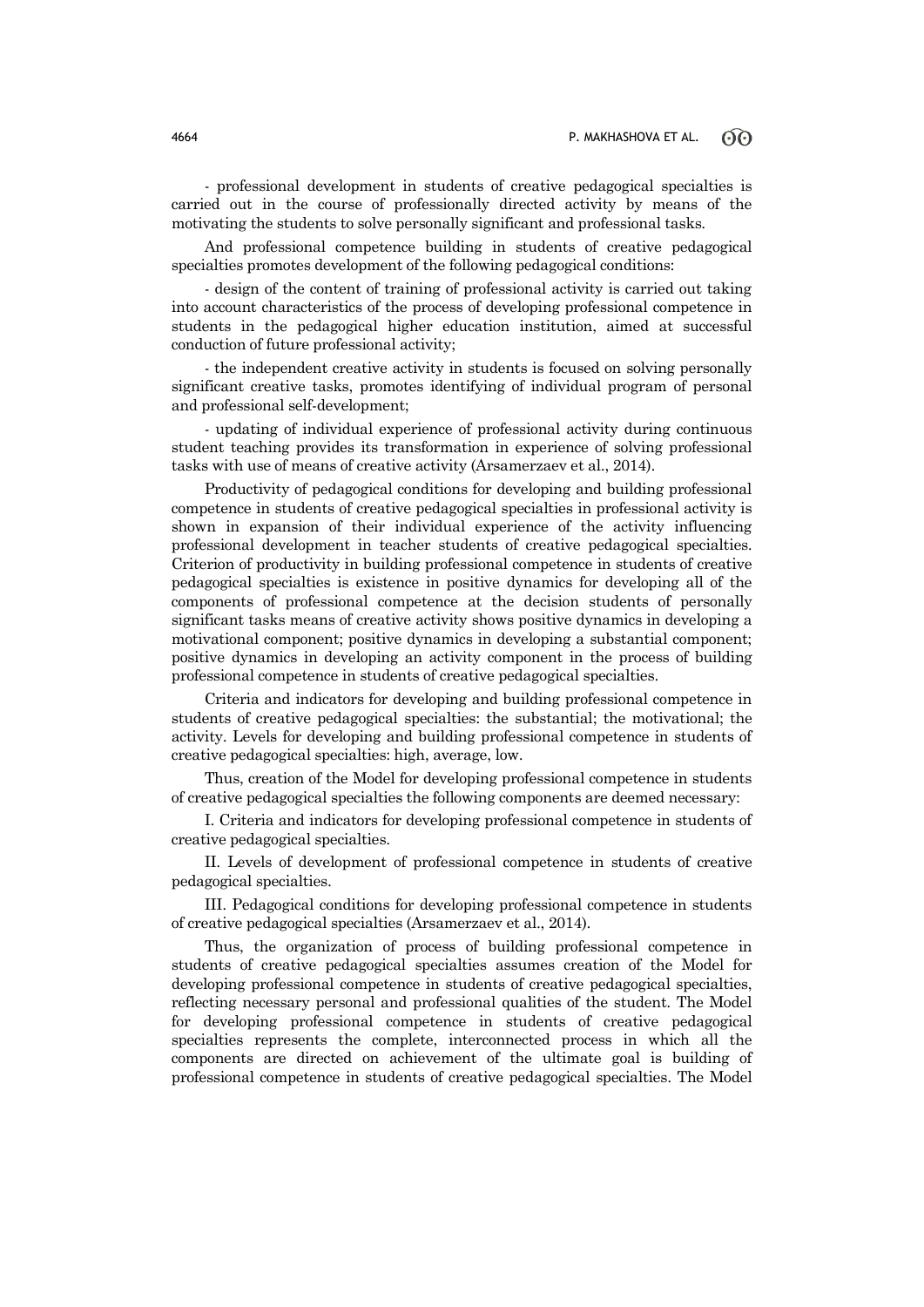for developing professional competence in students of creative pedagogical specialties is given in Figure 1.



**Figure 1.** Model for developing professional competence in students of creative pedagogical specialties

To verify pedagogical efficiency of the Model for developing professional competence developed by us for the students of creative pedagogical specialties, the structure and the main content of experimental work on building professional competence in students of creative pedagogical specialties in pedagogical conditions in the formation of professional competence organized on the basis of the offered Model in students of creative pedagogical specialties is developed.

In the course of stating experiment problems of diagnostics of real level in building professional competence in students of creative pedagogical specialties in control and experimental groups, identification of the level of informative activity, identification of degree of competence building and professionally significant qualities of the identity of the student, comparison and the analysis of the results received in control and experimental groups were solved.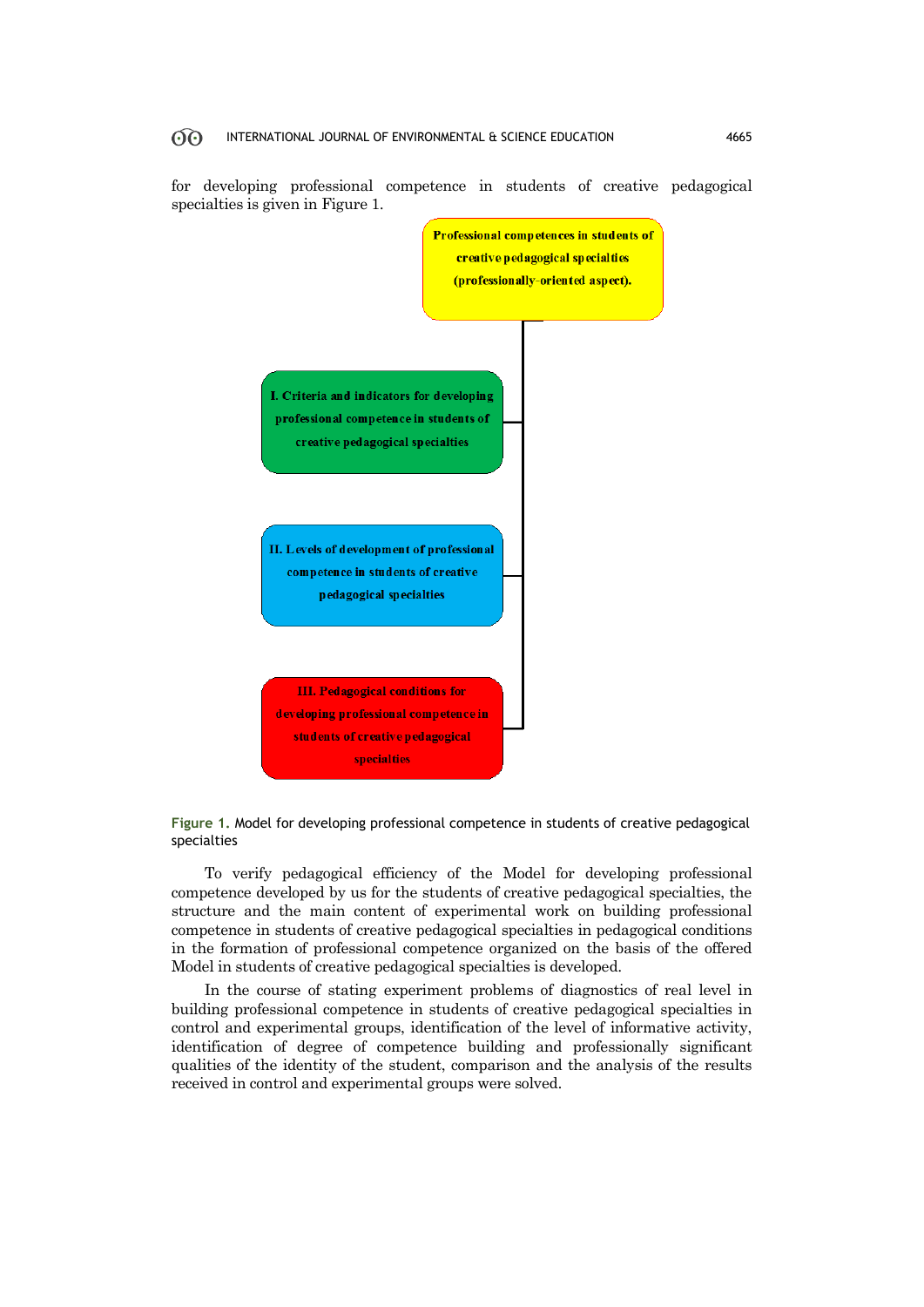Carrying out a stating stage of the experiment allowed us to draw a conclusion that there is a lack of essential distinctions between the students in control and experimental groups on the allocated indicators of development of professional competence in students of creative pedagogical specialties for the beginning of carrying out forming experiment (Arsamerzaev et al., 2014; Fernandez et al., 2012).

Verification of the Model for developing professional competence in students of creative pedagogical specialties in practice and a solvency and efficiency of the developed pedagogical conditions for developing professional competence in students of creative pedagogical specialties where it special importance should be given to indicators at results of development of professional competence in students of creative pedagogical specialties as created competences are realized as much as possible by unity of training, bringing-up and developing functions in process of development of professional competence in students of creative pedagogical specialties became the purpose of carrying out forming experiment and possess, therefore, rather high potential for increasing efficiency of developing professional competence in students of creative pedagogical specialties (Arsamerzaev et al., 2014; Aleinikov, 2013).

Pedagogical conditions for developing professional competence in students of the creative pedagogical specialties, designed by results of complex scientific and theoretical research, underwent at this stage testing in educational groups in combination with the control provided by curricula and programs of higher education institution. Essential distinction between control (C) and (E) groups change the character and the organization of educational activity of the last due to realization of pedagogical conditions for developing professional competence in students of creative pedagogical specialties became experimental.

The statistical analysis of the data obtained as a result of experiment, gave mathematical confirmation of the importance of pedagogical conditions for developing professional competence in students of creative pedagogical specialties. As the comparative analysis of values for each of the studied indicators showed, Pedagogical conditions have the greatest impact on efficiency of developing professional competence in students of creative pedagogical specialties as a whole.

### **Conclusions and Recommendations**

One of the priority directions in transformation the national education system is served by competence-based approach. For developing professional competence in students of creative pedagogical specialties key competences which are shown, and first of all, their ability to solve professional problems are fundamental

In our opinion development of professional competence in students of creative pedagogical specialties will be provided in the course of training in creative disciplines if the Model for developing professional competence is the basis for educational process in students of creative pedagogical specialties, developed in the logician of competence-based approach which allows purposefully and in interrelation to form as subject knowledge, abilities, skills, and creative components of professional competence of future expert.

As a result of the conducted research process in development of professional competence in students of creative pedagogical specialties (The theory and a technique of a professional education, the theory and a technique of physical training, etc.) is theoretically reasonable.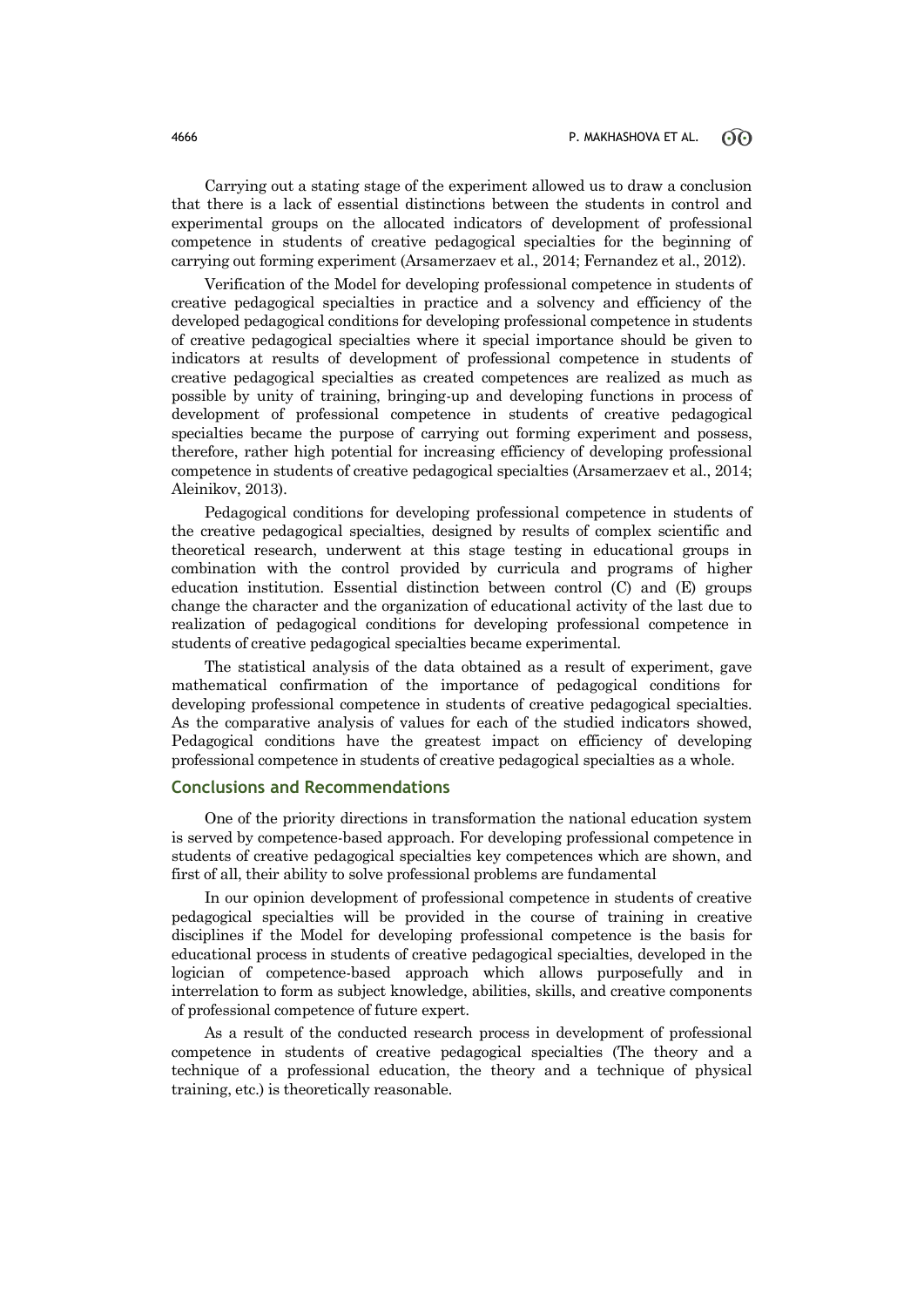Use of theoretical methods of research allowed us to reveal the content of concept of professional competence in students of creative pedagogical specialties as the result of academic education, being expressed in ability to solve professional problems, problems of interaction in professional creative activity.

Characteristics of development of professional competence in students of pedagogical higher education institution in creative activity are experimentally detected, the structure is developed, the contents, criteria and levels professional competences at students of creative pedagogical specialties are defined.

The theoretical analysis and empirical interpretation allowed us to reveal and prove pedagogical conditions in development of professional competence in students of creative pedagogical specialties.

Efficiency of the Model for developing professional competence in students of creative pedagogical specialties was theoretically developed and experimentally verified.

Complexes of the tasks providing communicative function on visualization of elements and objects of creative designs at the translation of traditional ways of performance of a creative task for computer language of modern training creative programs have to make a substantial basis of technology of development of professional competence of students of creative pedagogical specialties.

Results and the conclusions gained during research of development of professional competence in students of creative pedagogical specialties, can be used when developing substantial and procedural modules on creative disciplines; when lecturing and carrying out a practical training of students of creative pedagogical specialties, organization of pedagogical practice and courses of the organizational, educational and research activity for students of creative pedagogical specialties.

### **Disclosure statement**

No potential conflict of interest was reported by the authors.

### **Notes on contributors**

**Patima Makhashova** holds PhD and is a Professor at Taraz State Pedagogical Institute, Taraz, Kazakhstan.

**Asylbek Meirmanov** holds PhD and is a Professor at Eurasian National University named after L. Gumilev, Astana, Kazakhstan.

**Zhaxybek Zhunusbekov** holds PhD and is a Professor at National Scientific and Practical Centre of Physical Culture, Astana, Kazakhstan.

**Orynkul Makasheva** holds PhD and is a Professor at Almaty Academy of Economics and Statistics, Shymkent, Kazakhstan.

**Elmira Mirzaliyeva** holds PhD and is a Professor at Dzambyl Humanities College named after Abay, Taraz, Kazakhstan.

**Almagul Ermuratova** holds PhD and is a Professor at Taraz State University named after M.H.Dulati, Taraz, Kazakhstan.

**Janat Sakenov** holds PhD and is a Professor at Pavlodar State Pedagogical Institute, Pavlodar, Kazakhstan.

### **References**

Aleinikov, A. (2013). Creative Pedagogy: Encyclopedia of Creativity, Invention, Innovation, and Entrepreneurship. New-York: Springer, 339 p.